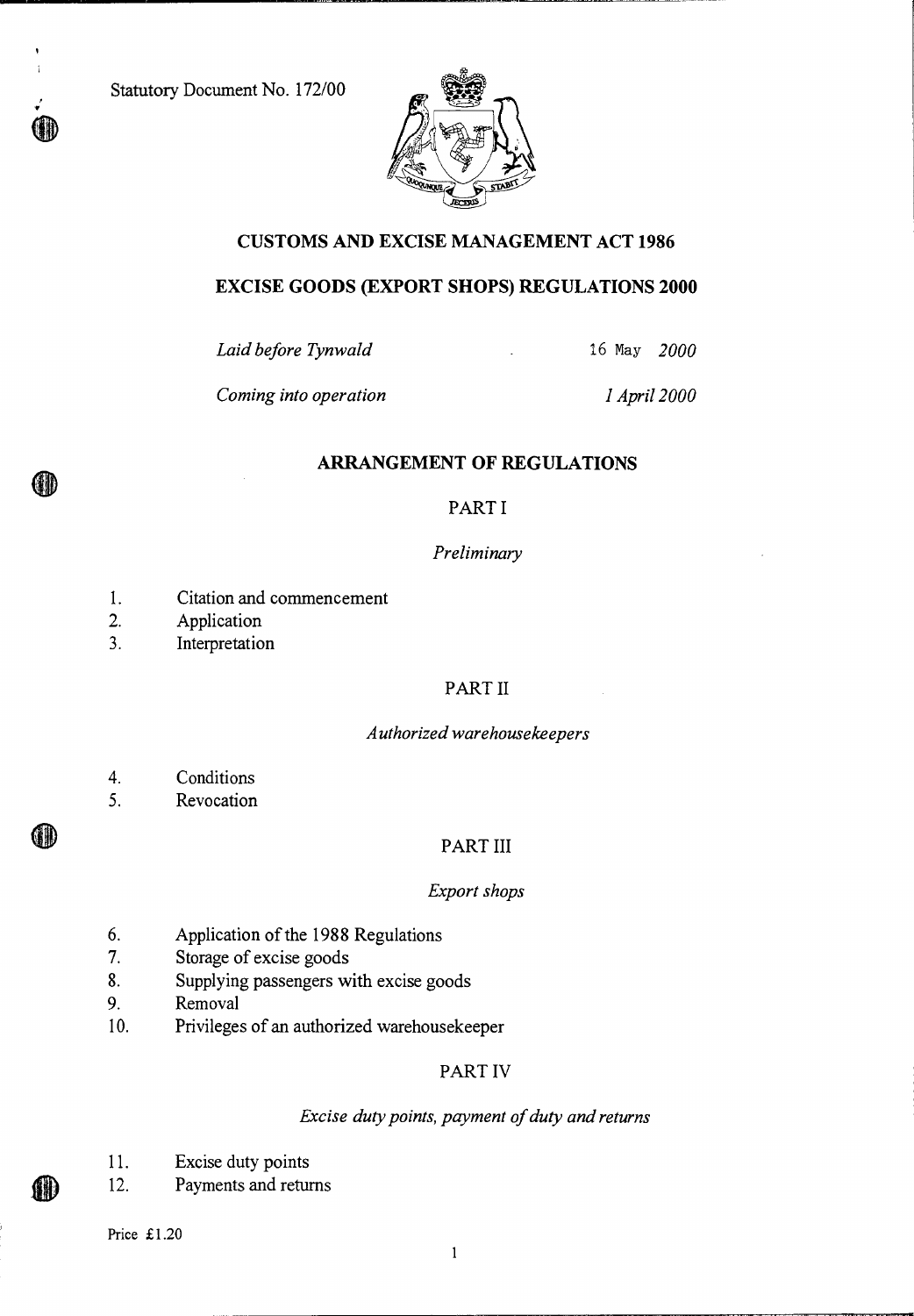## **SCHEDULE**

Supply of pre-ordered excise goods

In exercise of the powers conferred on the Treasury by sections 94(1) and (2)(a), 107A, 107B and 143A of the Customs and Excise Management Act  $1986^{(a)}$ , and of all other powers enabling it in that behalf, the following Regulations are hereby made:-

## PART I

## **PRELIMINARY**

#### **Citation and commencement**

1. These Regulations may be cited as the Excise Goods (Export Shops) Regulations 2000 and shall be deemed to have come into operation on  $1<sup>st</sup>$  April 2000.

#### **Application**

2. (1) These Regulations apply to any excise warehouse from which excise goods may be supplied to entitled passengers without payment of excise duty.

(2) An excise warehouse to which these Regulations apply shall be known as an "export shop".

#### **Interpretation**

3. In these Regulations -

"the 1988 Regulations" means the Excise Warehousing (Etc.) Regulations 1988 $^{(b)}$ ;

"the 1999 Regulations" means the Warehousekeepers and Owners of Warehoused Goods Regulations 1999(c);

"authorized warehousekeeper" has the meaning given in the 1999 Regulations;

"entitled passenger" means a person holding a transport document for a voyage or flight -

- (a) to a destination in a place to which Council Directive  $92/12/EEC^{(d)}$  does not apply, and
- (b) who is travelling to that destination from or via the port or airport where the export shop is situated;

<sup>1986</sup> c.34.

<sup>(</sup>b) G.C. No. 172/88.

 $(C)$  S.D. No. 347/99.

<sup>(</sup>d) O.J. No. L76, 23.3.1992, p.1; Article 2 explains the Directive's territorial extent.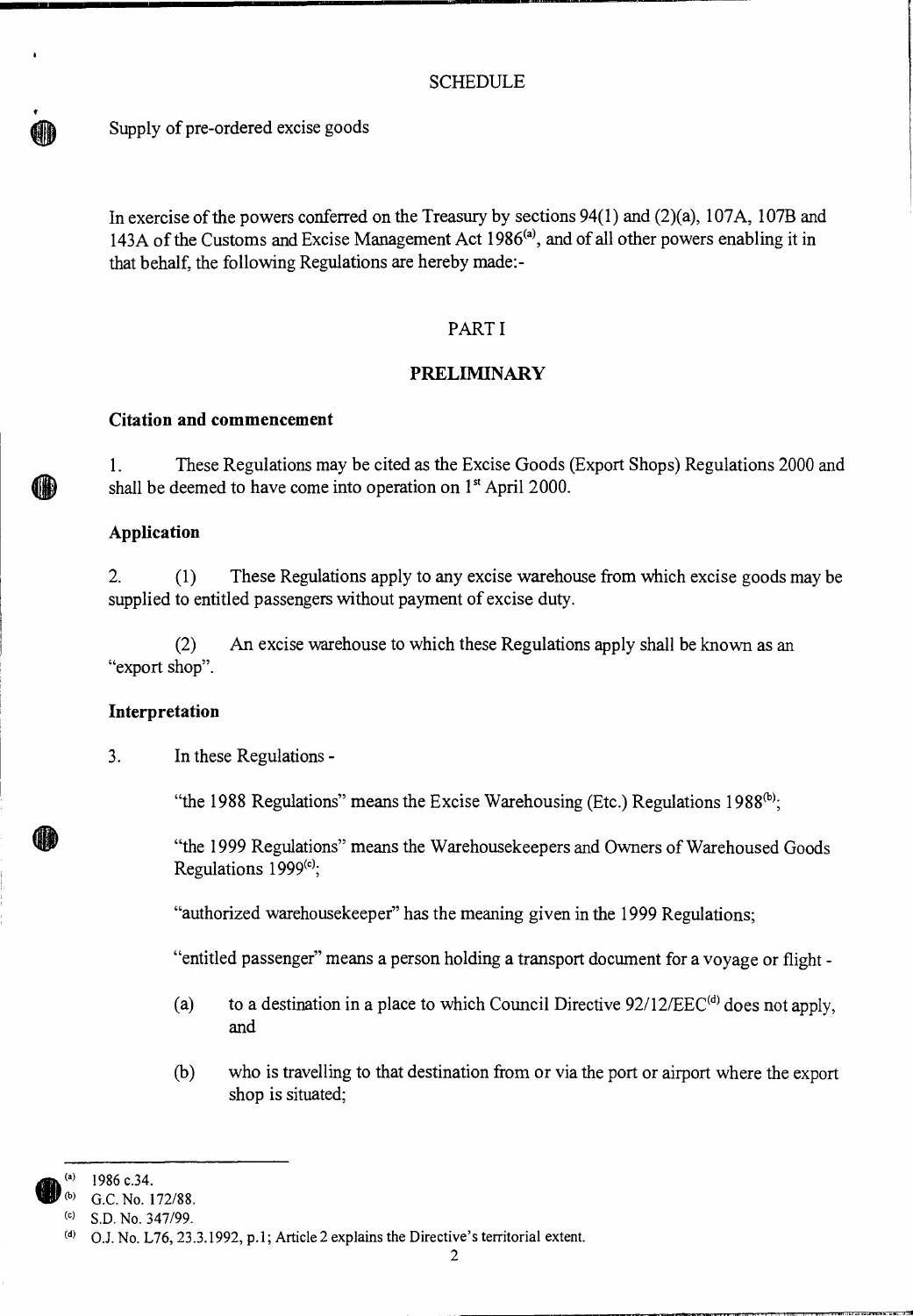"excise goods" means goods, other than hydrocarbon  $\text{oil}^{(e)}$ , of a class or description subject to any duty of excise;

"export shop" has the meaning given in regulation 2;

"passenger" means a person holding a transport document for travel by sea or air who intends to travel from the port or airport where the export shop is situated.

#### PART II

## **AUTHORIZED WAREHOUSEKEEPERS**

## **Conditions**

4. (1) In any case where the Treasury approves the occupier of an export shop as an authorized warehousekeeper the following additional conditions shall apply.

(2) The authorized warehousekeeper shall give the Treasury not less than thirty days notice in writing of his intention to cease using any excise warehouse he occupies as an export shop.

(3) Where it is impracticable to give thirty days notice of intention to cease using an excise warehouse as an export shop the authorized warehousekeeper shall give such notice as is reasonably practicable.

#### **Revocation**

5. Without prejudice to regulation 4 of the 1999 Regulations, if the Treasury is notified that an authorized warehousekeeper intends to cease using any excise warehouse as an export shop it shall -

- (a) if the authorized warehousekeeper will no longer occupy any excise warehouse, revoke his approval and registration as an authorized warehousekeeper with effect from the date upon which he intends to cease using his excise warehouse as an export shop, or
- (b) in any other case, revoke with effect from that date his approval and registration as an authorized warehousekeeper in respect of the excise warehouse that he intends to cease using as an export shop.

## PART III

#### **EXPORT SHOPS**

### **Application of the 1988 Regulations**

6. The following provisions of the 1988 Regulations shall not apply to export shops -

paragraph (6) of regulation 11; paragraph  $(5)(a)$  of regulation 12;

<sup>(</sup>e) "Hydrocarbon oil" is defined in section 1(2) of the Hydrocarbon Oil Duties Act 1986 (c.38) which Act, by section 30(3), is to be construed as one Act with the Customs and Excise Management Act 1986 (c.34).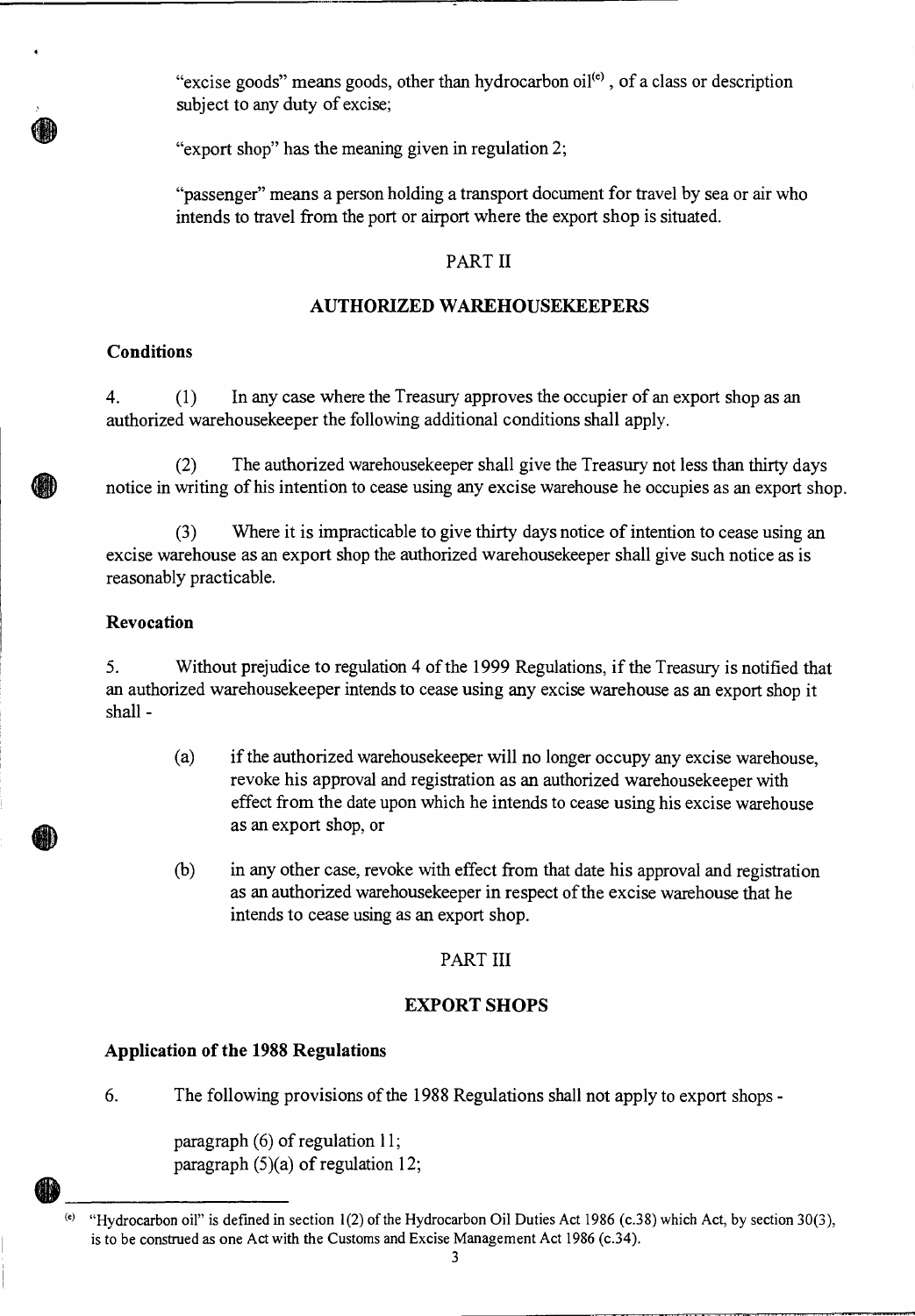regulations 13 and 14; paragraphs (a), (b), (e) and (f) of regulation 15; regulation 16; except for paragraph (4), regulation 17; regulations 18 and 19; paragraph (2) of regulation 21; paragraph (2) of regulation 22; regulations 26 and 27; paragraph (1) of regulation 29; Schedule 1; paragraph (h) in Schedule 2; Schedule 3.

## **Storage of excise goods**

7. (1) The authorized warehousekeeper shall clearly identify and differentiate any excise goods that he intends to supply to passengers who are not entitled passengers from those excise goods that he intends to supply to entitled passengers.

(2) If the Treasury notifies an authorized warehousekeeper in writing that it is satisfied that the supplies of excise goods he intends to make at a port or airport will predominantly be to entitled passengers he shall not be required to comply with paragraph (1) in relation to excise goods in any export shop he occupies at that port or airport.

(3) Any notification given in accordance with paragraph (2) shall not apply to excise goods of any class or description specified in a notice published by the Treasury and not withdrawn by a further notice.

## **Supplying passengers with excise goods**

8. (1) The authorized warehousekeeper shall not supply a person with excise goods from his export shop unless that person satisfies the warehousekeeper that he is a passenger by producing a transport document and such additional documents as the warehousekeeper may require.

(2) The authorized warehousekeeper shall not supply a passenger with excise goods unless the passenger immediately carries those goods away from the export shop.

(3) Paragraph (2) shall not apply to any supply in respect of which the requirements set out in the Schedule are complied with.

(4) For the purposes of this regulation the Treasury may, in a notice published by it and not withdrawn by a further notice, specify the type or description of transport documents and the type or description of any additional documents that an authorized warehousekeeper may require a person to produce for the purposes of paragraph (1).

## **Removal**

- 9. (1) Excise goods shall not be removed from an export shop except
	- (a) in compliance with regulation 8, or
	- (b) in accordance with this regulation.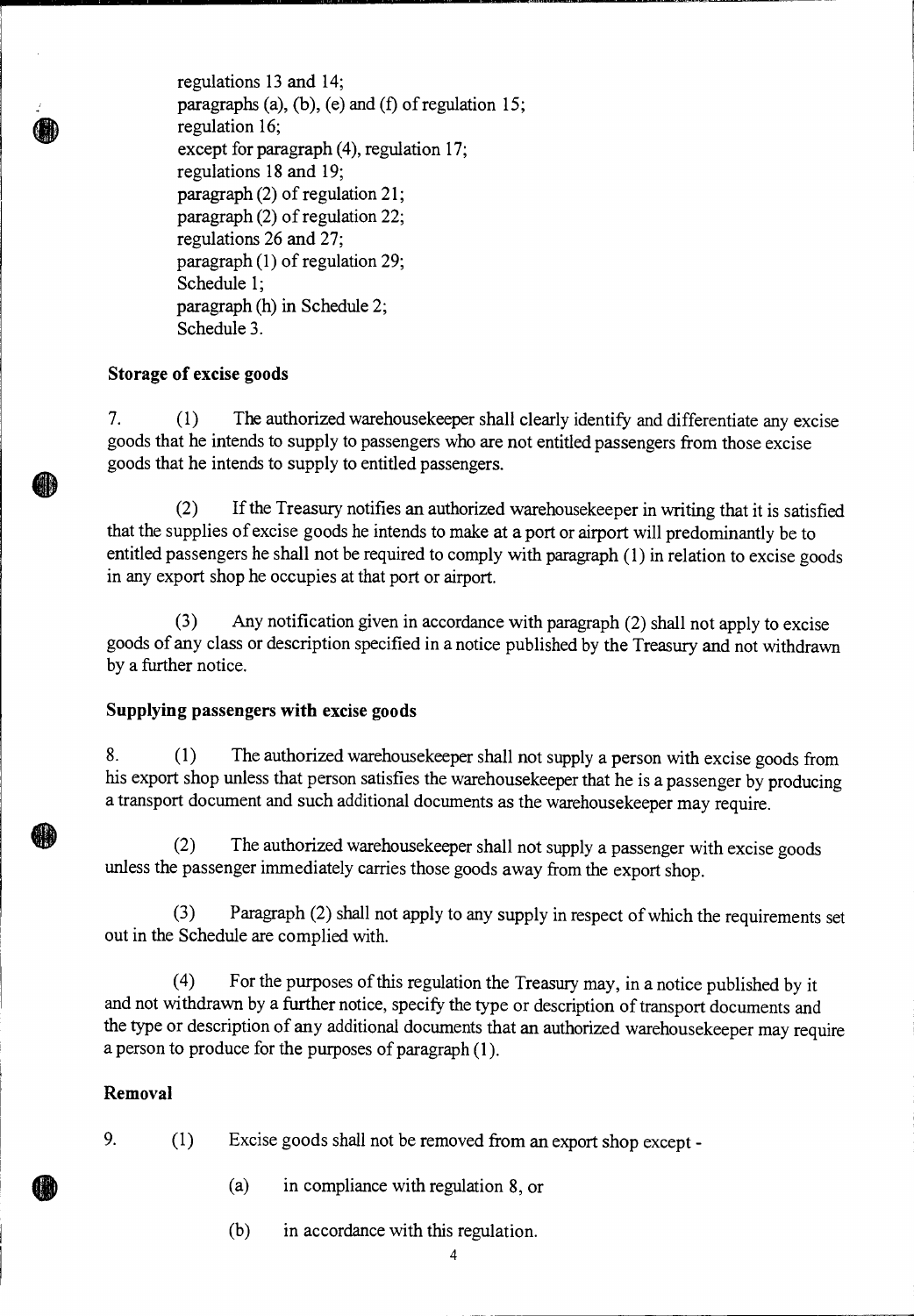(2) An authorized warehousekeeper may remove excise goods from his export shop to any other export shop that he occupies provided that both export shops are situated in the same port or airport.

(3) An authorized warehousekeeper may remove excise goods from his export shop to an excise warehouse that is not an export shop if there has been no excise duty point in respect of those goods.

(4) The Treasury may, subject to such conditions and restrictions as it sees fit to impose, permit an authorized warehousekeeper to remove excise goods from his export shop for such purpose as it may approve.

#### **Privileges of an authorized warehousekeeper**

10. The privileges afforded to an authorized warehousekeeper -

- (a) by paragraph (2)(c) of regulation 11 of the 1999 Regulations (except for removal in accordance with regulation 9), and
- (b) by paragraph (3) of regulation 11 of the 1999 Regulations,

shall not apply in relation to excise goods kept in an export shop.

#### PART IV

## **EXCISE DUTY POINTS, PAYMENT OF DUTY AND RETURNS**

#### **Excise duty points**

HI)

11. (1) Subject to paragraph (2), the excise duty point for excise goods that are deposited in an export shop shall be the time when those goods were, in accordance with regulation 10 of the 1988 Regulations, deemed to be warehoused in that export shop.

- (2) Paragraph (1) shall not apply
	- (a) to excise goods that are intended for supply only to entitled passengers; or
	- (b) to excise goods (other than goods specified in accordance with regulation 7(3)) that are intended for supply to passengers by an authorized warehousekeeper to whom regulation 7(2) applies.

(3) Subject to paragraph (4), where the excise duty point prescribed by paragraph (1) does not apply to excise goods deposited in an export shop the excise duty point for those goods shall be the time of their removal from that export shop.

- (4) For the purposes of paragraph (3), any removal of excise goods that
	- (a) takes place in the course of a supply of excise goods to an entitled passenger who leaves the Island and the United Kingdom with those goods;
	- (b) takes place in accordance with regulation  $9(2)$  or  $(3)$ , or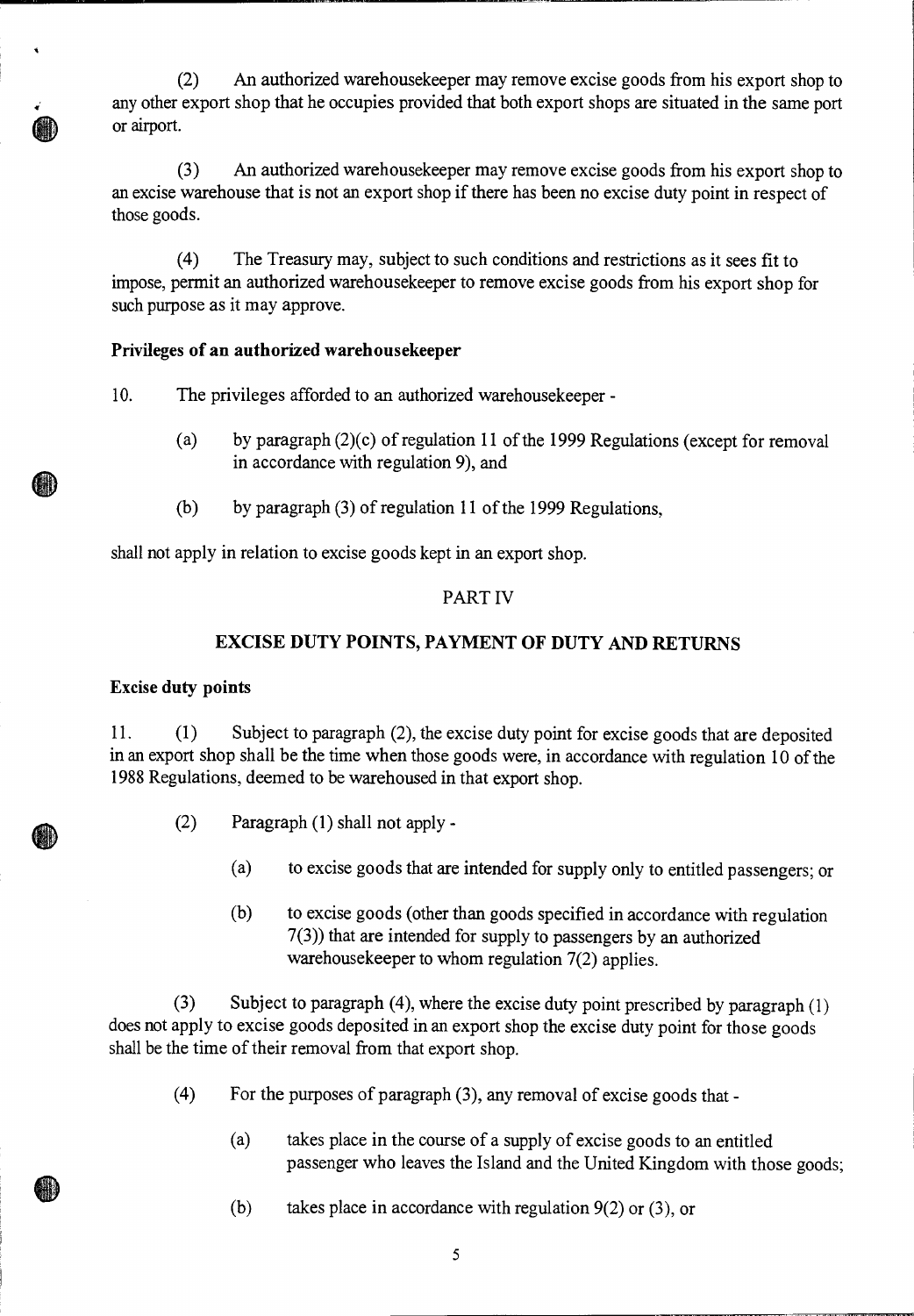(c) is authorized in accordance with regulation 9(4) and is not subject to a condition that the excise duty on those goods shall be paid before removal,

shall be disregarded.

- (5) The person liable to pay the duty at the excise duty point shall be
	- (a) in any case where the excise goods are supplied to an entitled passenger who subsequently fails to leave the Island and the United Kingdom with those goods, that passenger,
	- (b) in any other case, the authorized warehousekeeper.

# **Payments and returns**

12. (1) The person liable to pay the duty at the excise duty point shall pay that duty to the Treasury at or before the excise duty point.

(2) A person who is required by paragraph (1) to make payments to the Treasury shall furnish returns in accordance with paragraph (3).

(3) In any case to which paragraph (2) applies every person from whom any excise duty is due shall at or before the excise duty point furnish a return to the Treasury showing the amounts that he is liable to pay to it as excise duty.

(4) Subject to paragraph (5), any return required to be furnished in accordance with these Regulations shall be made on a form issued by the Treasury.

(5) If, for any reason, the person liable to furnish a return has not been issued with a form he shall make his return in the form specified in a notice published by the Treasury and not withdrawn by a further notice.

(6) Every person required to furnish a return in accordance with these Regulations shall ensure that the information contained in that return is true and complete.

(7) The Excise Duties (Deferred Payment) Regulations 1993 $^{(f)}$  shall not apply to any payment to which a person may become liable by virtue of these Regulations.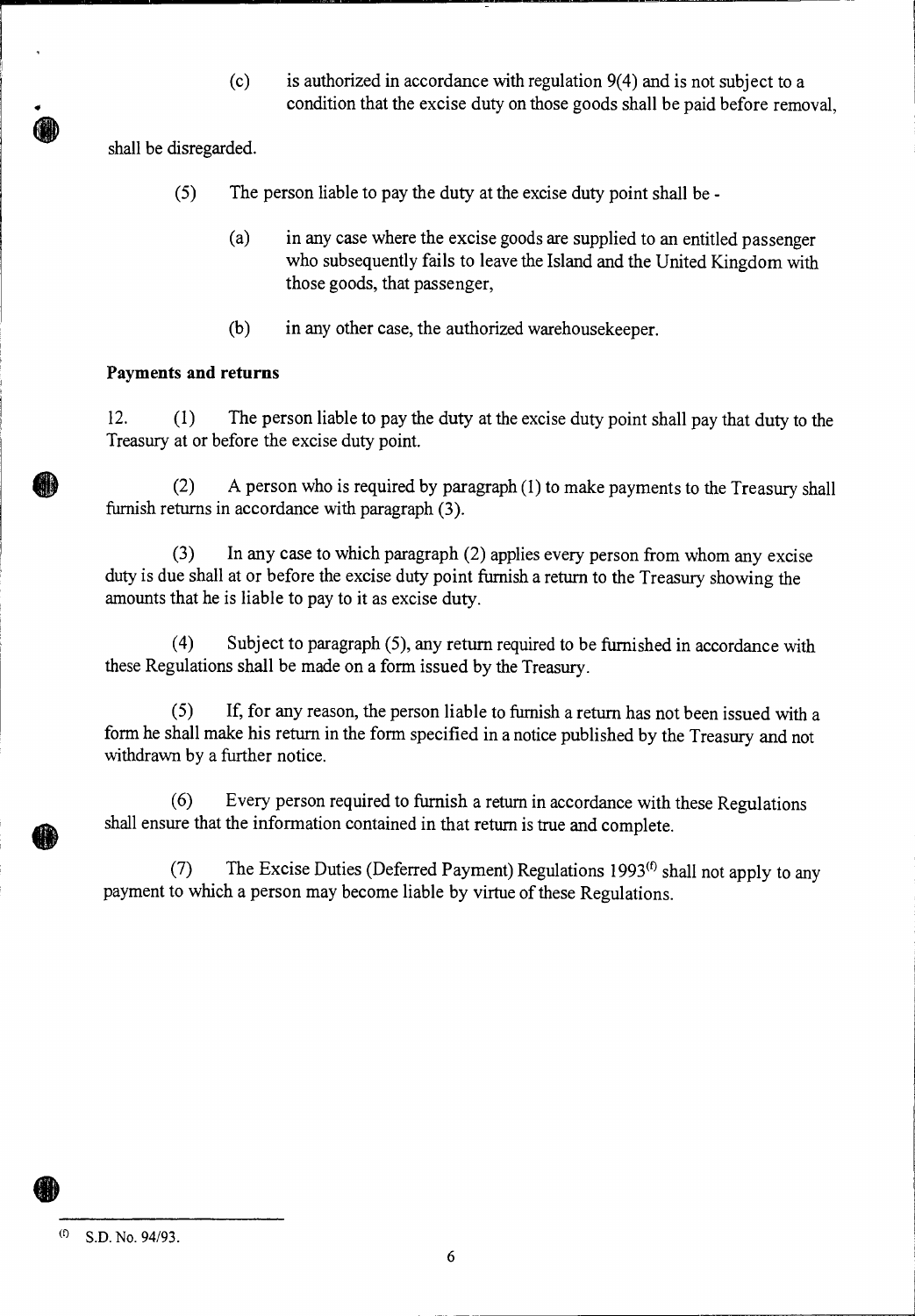## **SUPPLY OF PRE-ORDERED EXCISE GOODS**

**1.** In this Schedule -

"approved place" means a place approved by the Treasury for the collection of excise goods to which this Schedule applies;

"qualifying ticket" means a transport document valid for travel by sea or air from the port or airport where the export shop is situated.

2. An order for the supply of excise goods must be placed with the authorized warehousekeeper by a passenger who is not an entitled passenger.

3. The passenger must hold a qualifying ticket.

4. The passenger must place his order before he travels, and travel from the port or airport where the export shop at which his order was placed is situated.

5. Subject to paragraph 7, the passenger must collect his order in person -

- (a) from the export shop where he placed his order; or
- (b) from an approved place within a port or airport to which he has travelled using his qualifying ticket.

6. Subject to paragraph 7, the passenger shall not be allowed to collect the excise goods he ordered unless, by producing such documents as the authorized warehousekeeper may require, he satisfies the warehousekeeper that he is the passenger who placed the order.

7. If the authorized warehousekeeper is satisfied that due to some fortuitous event or due to some misadventure that has befallen the passenger it is impracticable for the passenger to collect his order in person he may permit a person acting on behalf of the passenger to collect the passenger's excise goods.

8. In any case to which paragraph 7 applies, the authorized warehousekeeper shall keep a record of -

- (a) the name and address of the passenger,
- (b) the circumstances that made it impracticable for the passenger to collect his order in person, and

(c) the name and address of the person acting on behalf of the passenger.

Made this  $\sum_{\mu}$  day of  $\lambda_{\mu}$   $\lambda_{\mu}$  2000

Minister for the Treasury